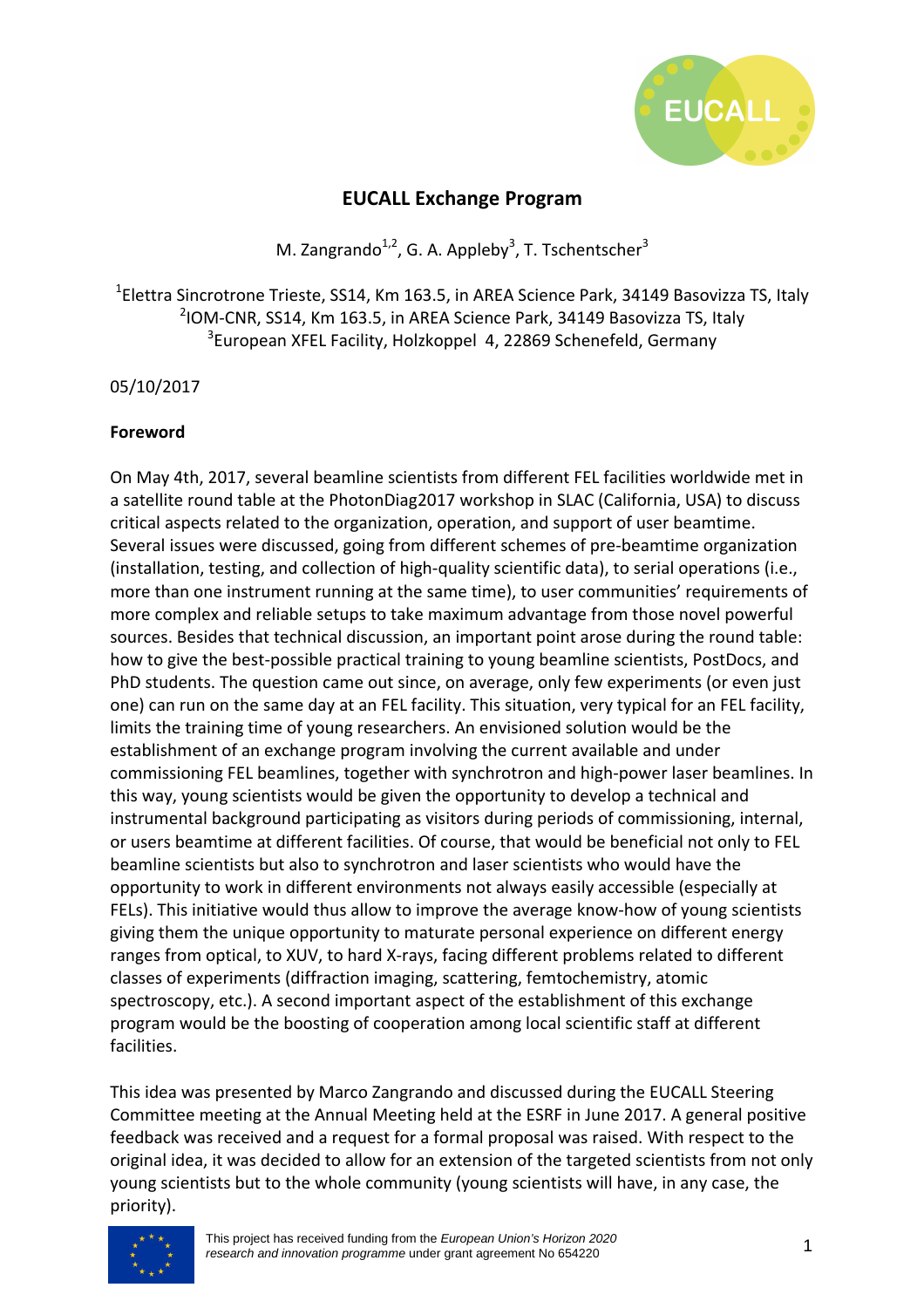

## **Proposal**

Target: establishment of an Exchange Program (EP) among EUCALL partners to promote training and cooperation of scientists.

Beneficiaries: scientists of the EUCALL partners. No age or scientific background limitations are applied but, in the evaluation of the candidates, young scientists (PhD students, Postdocs, Scientist in the early stages of their careers, e.g., holding a PhD obtained less than 4 years before) will be given priority.

Locations: the EP is intended to sponsor exchange activities where a scientist (from a EUCALL partner) spends some time (typically a week) in another facility. The receiving facility belongs to EUCALL. In exceptional cases, selected destinations (like, for instance, American or Japanese facilities) not being partner in EUCALL may be proposed. In these cases, the application requires explicit evaluation by the EP Evaluation Committee using the criteria age, gender, benefit to applicant and sending EUCALL partner, etc..

EP Evaluation Committee: this committee receives the candidatures and evaluates them in terms of scientific interest and feasibility. It is composed by the following members: Marco Zangrando (Elettra), Graham Appleby (European XFEL), Sakura Pascarelli (ESRF), Kai Tiedtke (DESY) and Jakob Andreasson (ELI).

Candidatures: in order to submit a candidature for the EP, the proponents must present the following material:

- A letter of motivation by the applicant (1 page)
- A brief description (2 pages) of the activities at the sending institution and at the receiving institution. A brief explanation of the expected benefits of this exchange should be included
- An updated CV;
- An estimate of travel and living costs during the exchange period requested through this program.
- A brief letter of support of the sending institution acknowledging and confirming the application;
- A brief letter of support of the receiving institution acknowledging and confirming the application;

The material should be sent by email to the EP Evaluation Committee Members.

Evaluation: the EP Evaluation Committee collects the candidatures and evaluates them. Initially the applications are reviewed upon submission, however if a large volume of applications is received, we consider holding a review every 60 days. Priority is given to young scientists (PhD students, post-docs, newly hired personnel) and to the scientific merit of the proposed exchange. Once evaluated, the candidatures are granted the funding depending exclusively on the judgment of the Committee. Upon receiving a large volume of